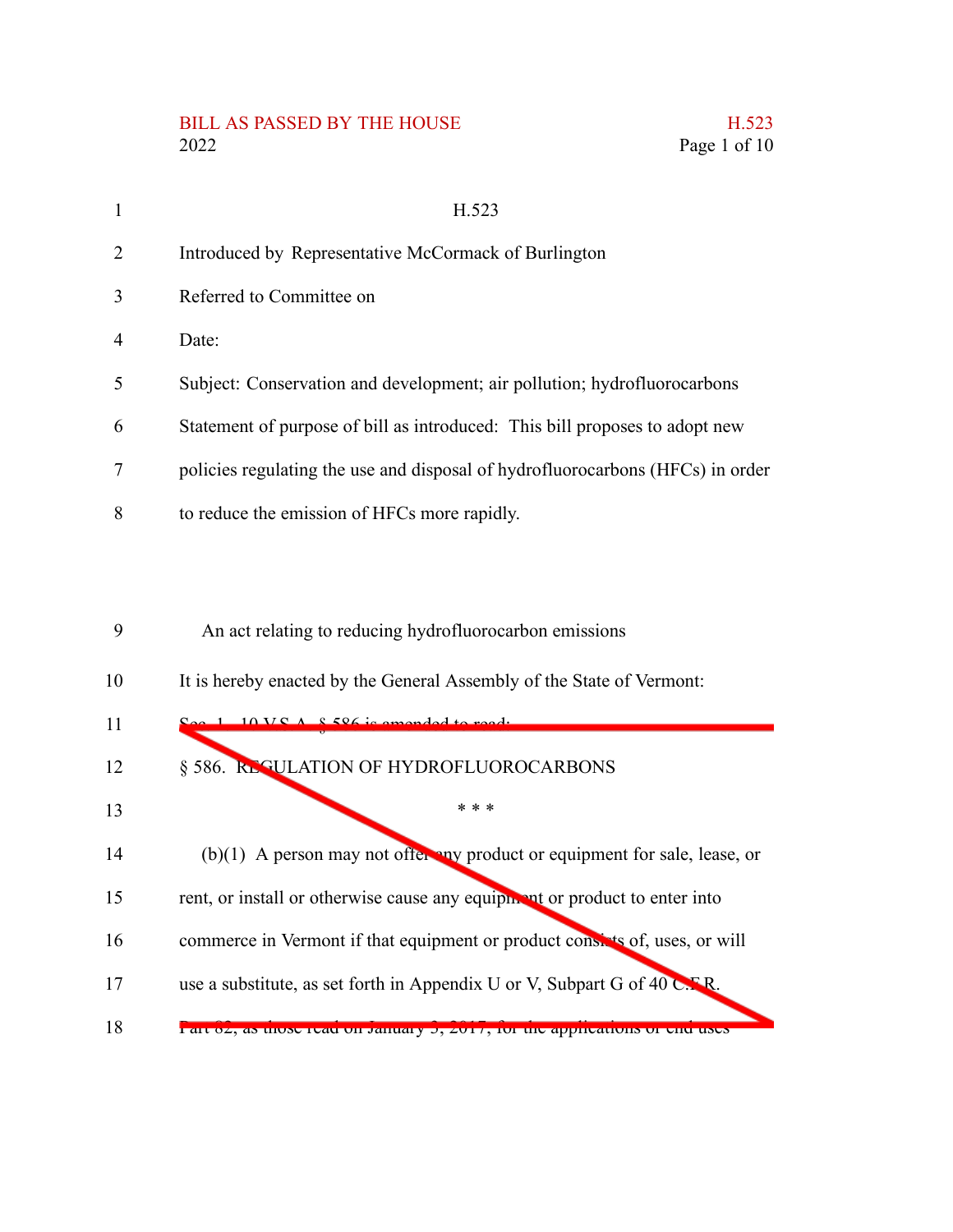## BILL AS PASSED BY THE HOUSE H.523<br>2022 Page 2 of 10

| $\mathbf{1}$   | propoliz I or V as those read on January 2, 2017, and                          |
|----------------|--------------------------------------------------------------------------------|
| 2              | con istent with the dates established in subdivision $(b)(4)$ of this section. |
| 3              | * * *                                                                          |
| $\overline{4}$ | (4) The restrictions under subdivision (b)(1) of this section shall take       |
| 5              | effect beginning                                                               |
| 6              | (A) January 1, 2021, for propellants, rigid polyurethane applications          |
| 7              | and spray foam, flexible polyurethane, integral skin polyurethane, flexible    |
| 8              | polyurethane foam, polystyrche extruded sheet, polyolefin, phenolic insulation |
| 9              | board and bunstock, supermarked systems, remote condensing units, stand-       |
| 10             | alone units, and vending machines;                                             |
| 11             | (B) January 1, 2021, for refriger ted food processing and dispensing           |
| 12             | equipment, compact residential consumer refigeration products, polystyrene     |
| 13             | extruded boardstock and billet, and rigid polyuret ane low-pressure two        |
| 14             | component-spray foam;                                                          |
| 15             | (C) January 1, 2022, for residential consumer relatigeration products          |
| 16             | other than compact and built-in residential consumer refrigeration products;   |
| 17             | (D) January 1, 2023, for cold storage warehouses and built-in                  |
| 18             | residential consumer refrigeration products;                                   |
| 19             | (E) January 1, 2024, for centrifugal chillers and positive                     |
| 20             | uspracement currens, and                                                       |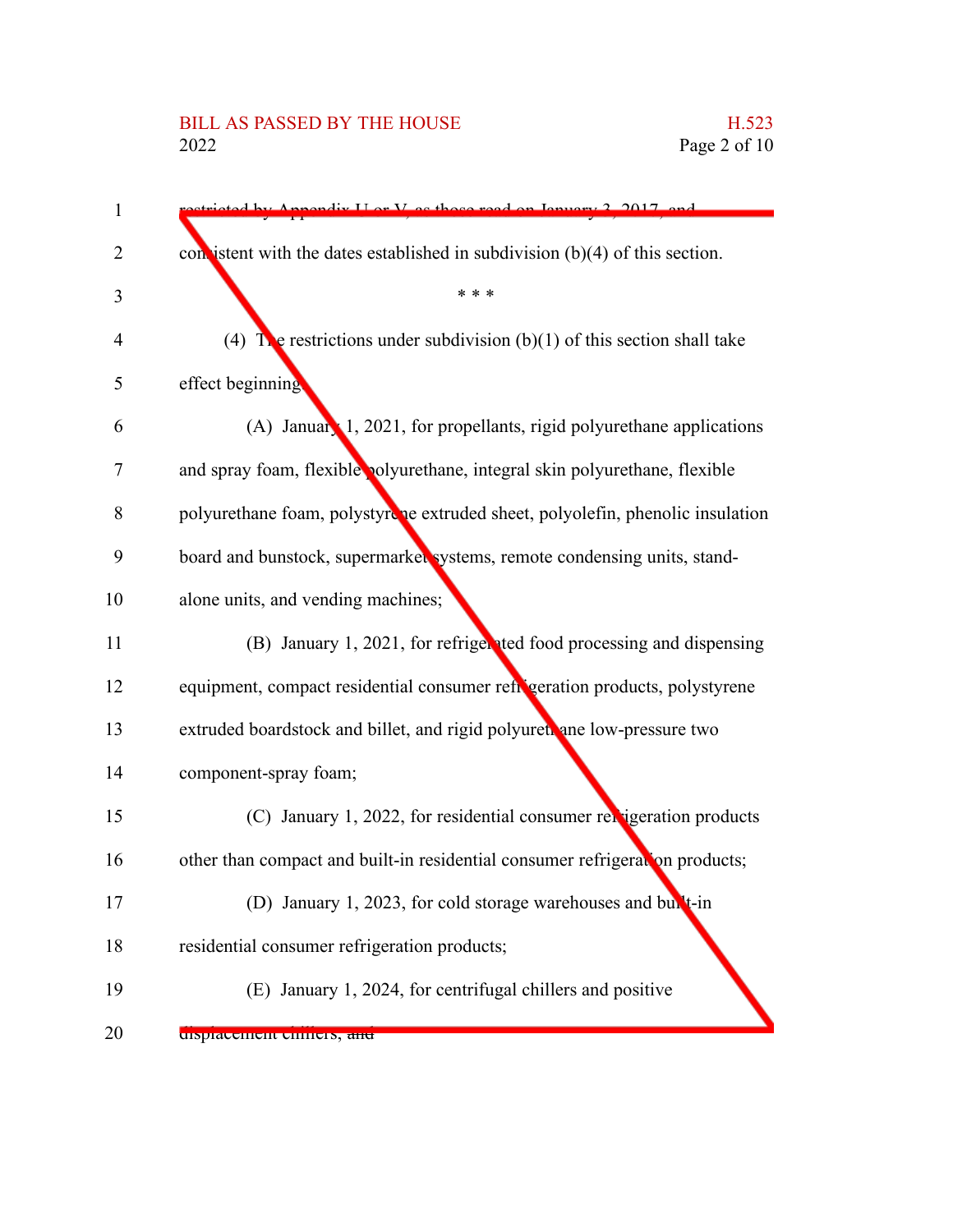| 1              | (E) Ignuary 1, 2020, or the effective data of the restrictions identified                                                                                                                                                                                                                                                                                                            |
|----------------|--------------------------------------------------------------------------------------------------------------------------------------------------------------------------------------------------------------------------------------------------------------------------------------------------------------------------------------------------------------------------------------|
| $\overline{2}$ | in a ppendix U or V, Subpart G of 40 C.F.R. Part 82, as those read on                                                                                                                                                                                                                                                                                                                |
| 3              | January 3, 2017, whichever comes later, for all other applications and end uses                                                                                                                                                                                                                                                                                                      |
| 4              | for substitutes not covered by the categories listed in subdivisions (A) through                                                                                                                                                                                                                                                                                                     |
| 5              | $(E)$ of this subsection (b);                                                                                                                                                                                                                                                                                                                                                        |
| 6              | (G) January 1, 2023, for air conditioning units in new light-duty                                                                                                                                                                                                                                                                                                                    |
| 7              | motor vehicles;                                                                                                                                                                                                                                                                                                                                                                      |
| 8              | (H) January 1, $20\%$ , for air conditioning units in new heavy-duty                                                                                                                                                                                                                                                                                                                 |
| 9              | motor vehicles;                                                                                                                                                                                                                                                                                                                                                                      |
| 10             | (I) July 1, 2022, for the construction of or improvement to ice                                                                                                                                                                                                                                                                                                                      |
| 11             | skating rinks; and                                                                                                                                                                                                                                                                                                                                                                   |
| 12             | January 1, 2023, for containers designed for consumer recharge of<br>$\left( \int \right)$                                                                                                                                                                                                                                                                                           |
| 13             | motor vehicle air conditioners.                                                                                                                                                                                                                                                                                                                                                      |
| 14             | * * *                                                                                                                                                                                                                                                                                                                                                                                |
| 15             | (e) The Secretary of Administration shall include in Administrative                                                                                                                                                                                                                                                                                                                  |
| 16             | Bulletin 3.5 a requirement that State procurement contracts shall not include                                                                                                                                                                                                                                                                                                        |
| 17             | products that contain hydrofluorocarbons, as prohibited in this vection.                                                                                                                                                                                                                                                                                                             |
| 18             | (f) No product allowed for sale containing hydrofluorocarbons shall be                                                                                                                                                                                                                                                                                                               |
| 19             | sold for retail sale in the State unless it bears a label warning of the                                                                                                                                                                                                                                                                                                             |
| 20             | hydrofluorocarbons.                                                                                                                                                                                                                                                                                                                                                                  |
| 21             | $\overline{C}$ $\overline{C}$ $\overline{C}$ $\overline{C}$ $\overline{C}$ $\overline{C}$ $\overline{C}$ $\overline{C}$ $\overline{C}$ $\overline{C}$ $\overline{C}$ $\overline{C}$ $\overline{C}$ $\overline{C}$ $\overline{C}$ $\overline{C}$ $\overline{C}$ $\overline{C}$ $\overline{C}$ $\overline{C}$ $\overline{C}$ $\overline{C}$ $\overline{C}$ $\overline{C}$ $\overline{$ |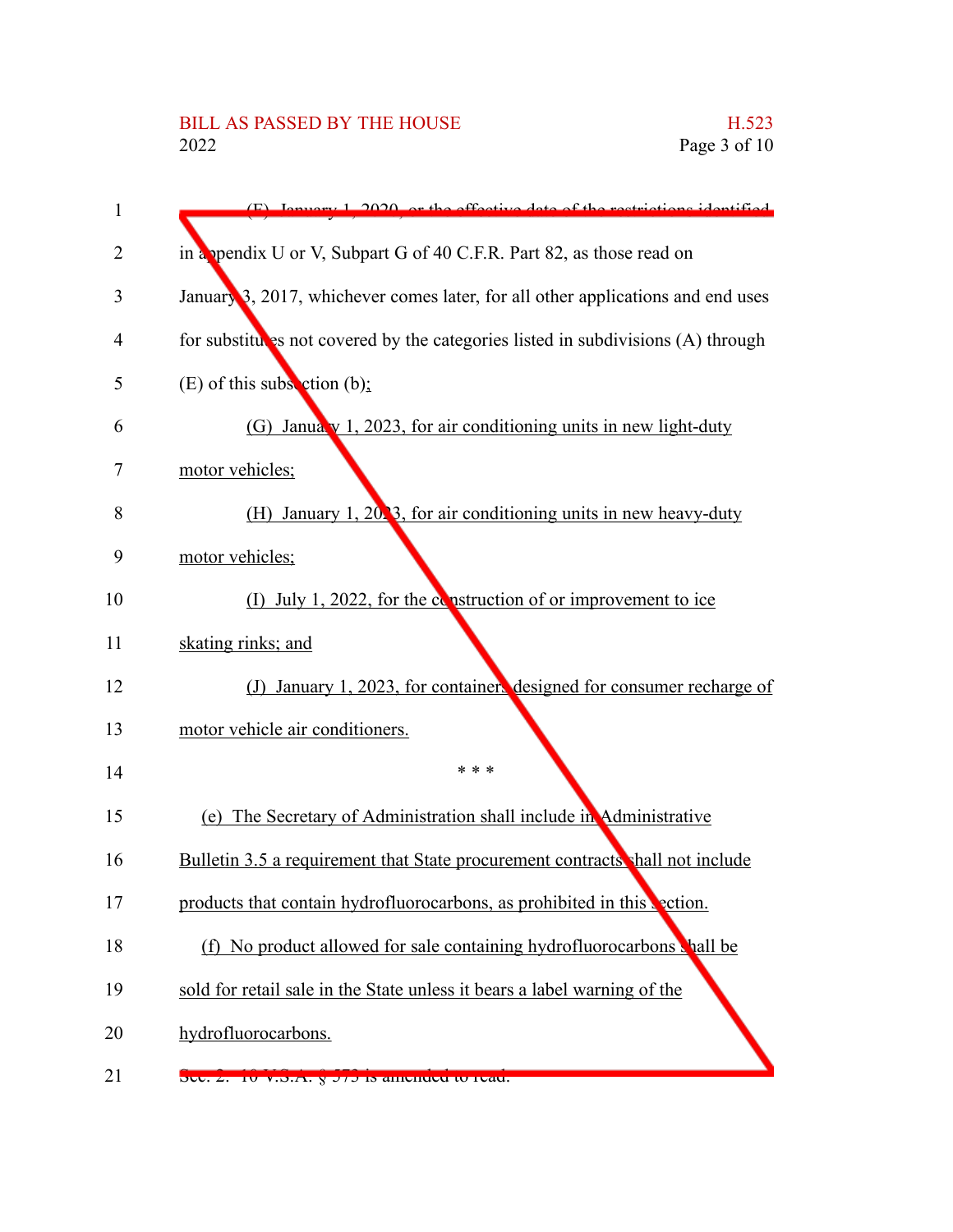| 1              | <u>s 572 - MOTOD VEHICLE AID CONDITIONING</u>                                        |
|----------------|--------------------------------------------------------------------------------------|
| $\overline{2}$ | * * *                                                                                |
| 3              | (d) $\big(\infty\big)$ No motor vehicle with a model year of 1995 or later may be    |
| 4              | registered in the State or sold to a consumer or dealer in the State, if it contains |
| 5              | air conditioning that uses CFCs. No new motor vehicle may be sold or offered         |
| 6              | for retail sale in the State, if it contains air conditioning that uses CFCs unless  |
| 7              | it bears an 8-inch, by 12-inch placard attached to a passenger window, that          |
| 8              | reads as follows: "AIR CONDITIONING IN THIS VEHICLE CONTAINS                         |
| 9              | CHLOROFLUOROCARBONS (CFCS). CFCS DEPLETE THE EARTH'S                                 |
| 10             | PROTECTIVE OZONE LAYER, CAUSING SKIN CANCER AND                                      |
| 11             | ENVIRONMENTAL DAMAGE."                                                               |
| 12             | (2) No motor vehicle with a model year of 2023 or later may be                       |
| 13             | registered in the State or sold to a consumer or lealer in the State if it contains  |
| 14             | air conditioning that uses hydrofluorocarbons.                                       |
| 15             | * * *                                                                                |
| 16             | (g) No person shall repair motor vehicle air conditioning without the use of         |
| 17             | equipment for the extraction and reclamation of hydrofluorocal ons from the          |
| 18             | air conditioners.                                                                    |
| 19             | Sec. 3. 30 V.S.A. $\S$ 51 is amended to read:                                        |
| 20             | § 51. RESIDENTIAL BUILDING ENERGY STANDARDS; STRETCH                                 |
| 21             | <b>CODL</b>                                                                          |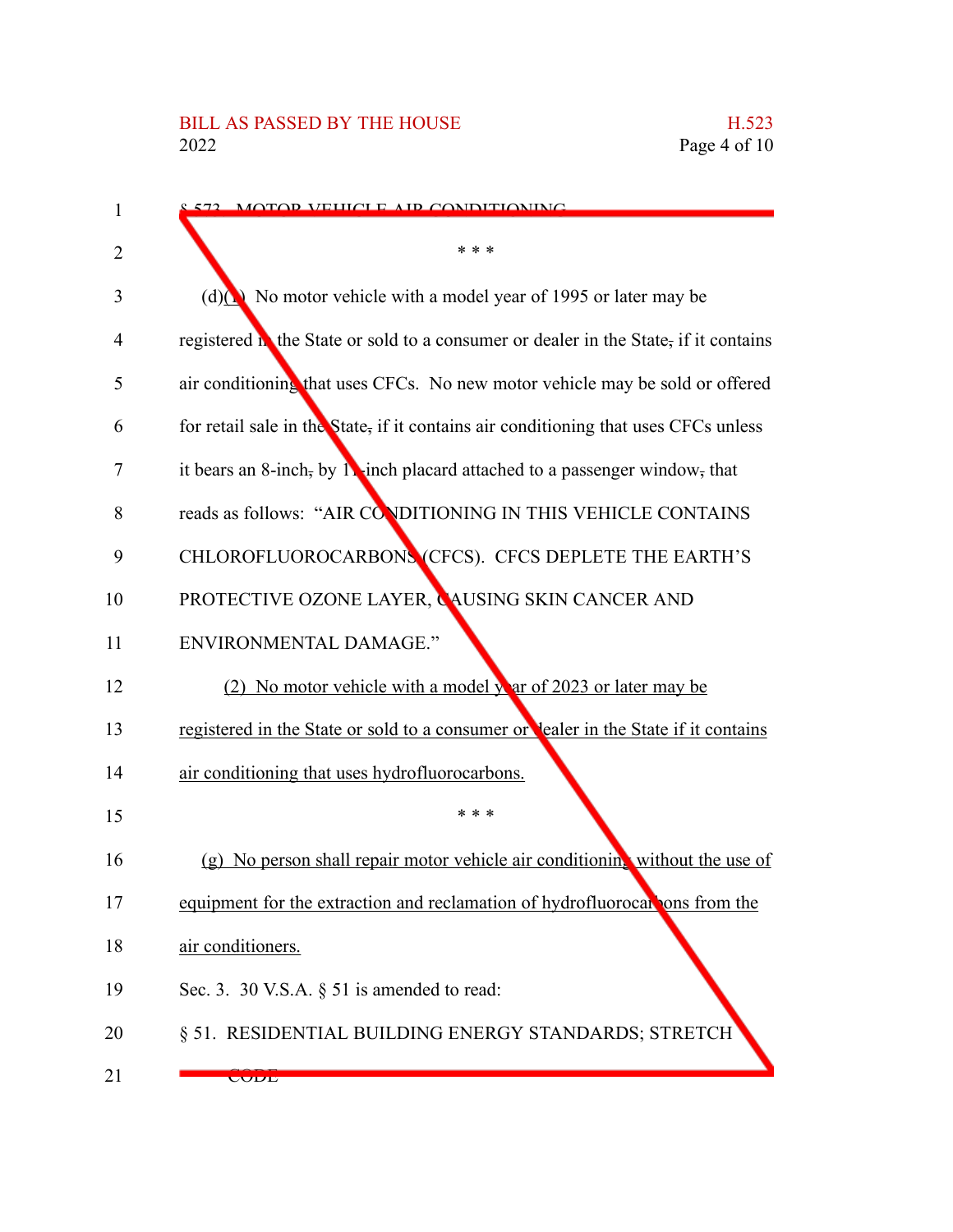| $\mathbf{1}$ | * * *                                                                             |
|--------------|-----------------------------------------------------------------------------------|
| 2            | Revision and interpretation of energy standards. The Commissioner of              |
| 3            | Public Service shall amend and update the RBES by means of administrative         |
| 4            | rules adopted in accordance with 3 V.S.A. chapter 25. On or before January 1,     |
| 5            | 2011, the Commissioner shall complete rulemaking to amend the energy              |
| 6            | standards to ensure that, to comply with the standards, residential construction  |
| 7            | must be designed and constructed in a manner that complies with the 2009          |
| 8            | edition of the IECC. After $\lambda$ nuary 1, 2011, the Commissioner shall ensure |
| 9            | that appropriate revisions are made promptly after the issuance of updated        |
| 10           | standards for residential construction under the IECC. The Department of          |
| 11           | Public Service shall provide technical assistance and expert advice to the        |
| 12           | Commissioner in the interpretation of the RBAS and in the formulation of          |
| 13           | specific proposals for amending the RBES. Prior to final adoption of each         |
| 14           | required revision of the RBES, the Department of Public Service shall convene     |
| 15           | an Advisory Committee to include one or more mortgage renders, builders,          |
| 16           | building designers, utility representatives, and other persons with experience    |
| 17           | and expertise, such as consumer advocates and energy conservation experts.        |
| 18           | The Advisory Committee may provide the Commissioner with additional               |
| 19           | recommendations for revision of the RBES.                                         |
| 20           | (1) Any amendments to the INDES shall be.                                         |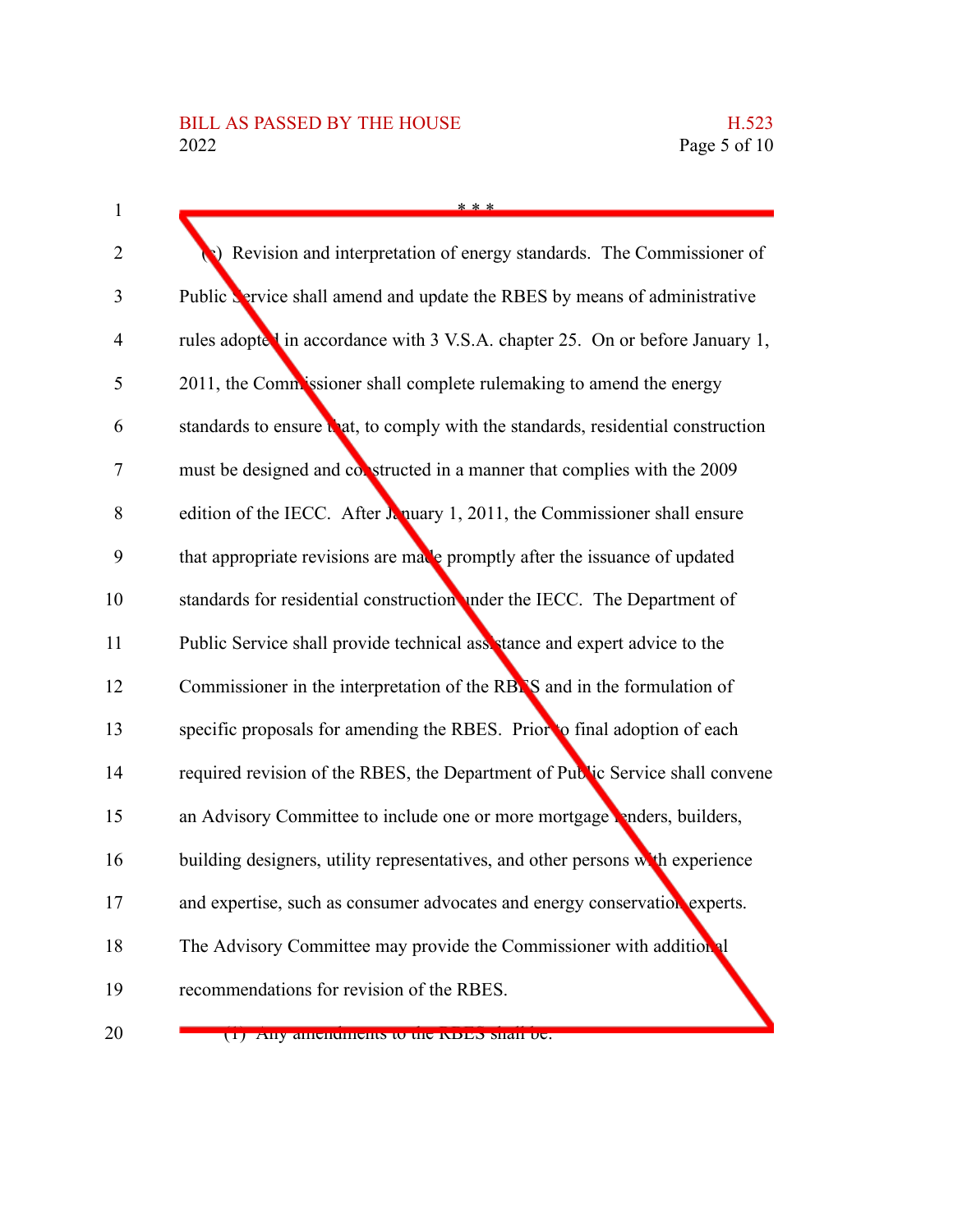| 1  | consistent with duly adopted State energy policy<br>se cresified in             |
|----|---------------------------------------------------------------------------------|
| 2  | section 202a of this title, and consistent with duly adopted State housing      |
| 3  | policy, consistent with the State's greenhouse gas reduction mandates, and      |
| 4  | shall not prohibit the use of refrigerants listed as acceptable under 42 U.S.C. |
| 5  | § 7671k of the Clean Air Act, provided equipment is listed and installed in     |
| 6  | accordance with the use conditions imposed within Section 7671k;                |
| 7  | (B) evaluated relative to their technical applicability and reliability;        |
| 8  | and                                                                             |
| 9  | (C) cost-effective and affordable from the consumer's perspective.              |
| 10 | * * *                                                                           |
| 11 | Sec. 4. 30 V.S.A. $\S$ 53 is amended to read:                                   |
| 12 | § 53. COMMERCIAL BUILDING ENERTY STANDARDS                                      |
| 13 | * * *                                                                           |
| 14 | (c) Revision and interpretation of energy standards. On or before               |
| 15 | January 1, 2011, the Commissioner shall complete rules aking to amend the       |
| 16 | commercial building energy standards to ensure that commercial building         |
| 17 | construction must be designed and constructed in a manner that complies with    |
| 18 | ANSI/ASHRAE/IESNA standard 90.1-2007 or the 2009 edition of the IECC,           |
| 19 | whichever provides the greatest level of energy savings. At least every three   |
| 20 | years after January 1, 2011, the Commissioner of Public Service shall amen      |
| 21 | and update the CDLD by means of administrative rules adopted in accordance      |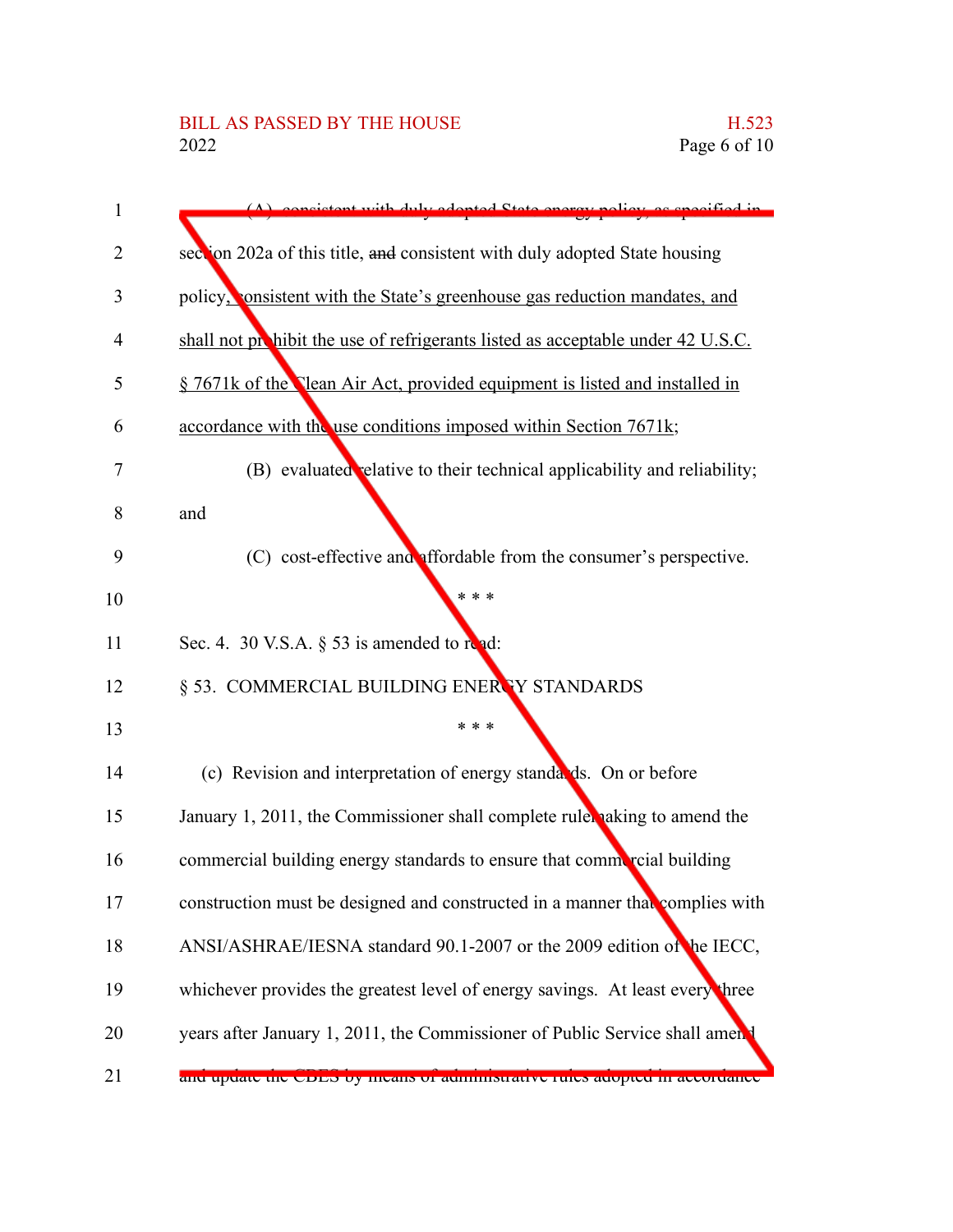| $\mathbf{1}$   | $\frac{1}{2}$ V.S.A. chapter 25. The Commissioner shall ensure that appropriate |
|----------------|---------------------------------------------------------------------------------|
| 2              | revisions are made promptly after the issuance of updated standards for         |
| 3              | commercial construction under the IECC or ASHRAE/ANSI/IESNA standard            |
| $\overline{4}$ | 90.1, which ever provides the greatest level of energy savings. Prior to final  |
| 5              | adoption of each required revision of the CBES, the Department of Public        |
| 6              | Service shall converte an Advisory Committee to include one or more             |
| 7              | mortgage lenders; builders; building designers; architects; civil, mechanical,  |
| 8              | and electrical engineers; uthity representatives; and other persons with        |
| 9              | experience and expertise, such as consumer advocates and energy conservation    |
| 10             | experts. The Advisory Committee hay provide the Commissioner of Public          |
| 11             | Service with additional recommendations for revision of the CBES.               |
| 12             | (1) Any amendments to the CBES shall be:                                        |
| 13             | (A) consistent with duly adopted State energy policy, as specified in           |
| 14             | 30 V.S.A. § 202a, consistent with the State's greent puse gas reduction         |
| 15             | mandates, and shall not prohibit the use of refrigerants isted as acceptable    |
| 16             | under 42 U.S.C. § 7671k of the Clean Air Act, provided equipment is listed      |
| 17             | and installed in accordance with the use conditions imposed whin Section        |
| 18             | $7671k$ ; and                                                                   |
| 19             | (B) evaluated relative to their technical applicability and reliability.        |
| 20             | * * *                                                                           |
| 21             | DUU. J. DIIIDU HYD DATD                                                         |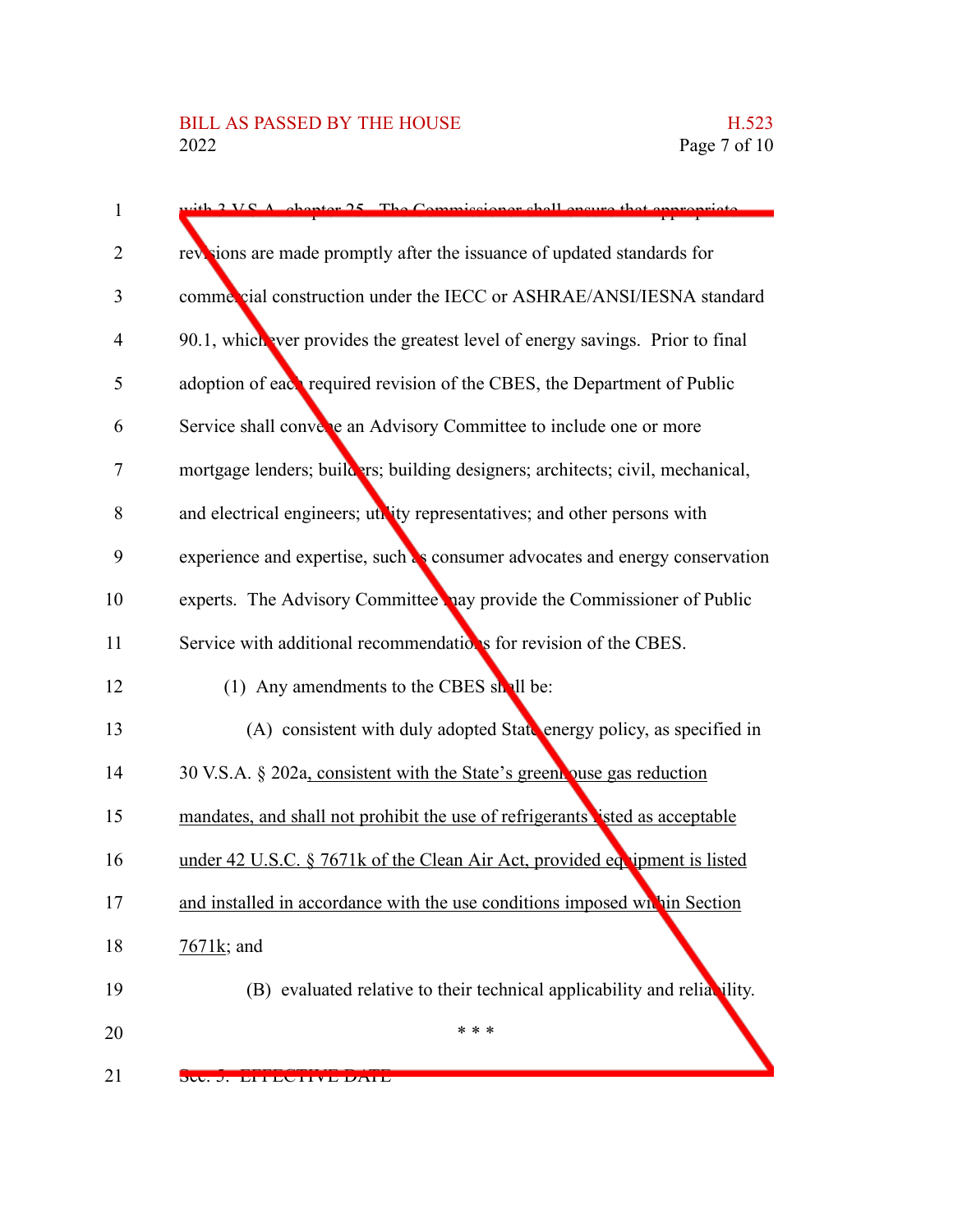1

This act shall take effect on July 1, 2022.

*Sec. 1. 10 V.S.A. § 586 is amended to read: § 586. REGULATION OF HYDROFLUOROCARBONS*

*\* \* \**

*(b)(1) A person may not offer any product or equipment for sale, lease, or rent, or install or otherwise cause any equipment or product to enter into commerce in Vermont if that equipment or product consists of, uses, or will use a substitute, as set forth in Appendix U or V, Subpart G of 40 C.F.R. Part 82, as those read on January 3, 2017, for the applications or end uses restricted by Appendix U or V, as those read on January 3, 2017, and consistent with the dates established in subdivision (b)(4) of this section.*

*\* \* \**

*(4) The restrictions under subdivision (b)(1) of this section shall take effect beginning:*

*\* \* \**

*(E) January 1, 2024, for centrifugal chillers and positive displacement chillers; and*

*(F) January 1, 2020, or the effective date of the restrictions identified in appendix U or V, Subpart G of 40 C.F.R. Part 82, as those read on January 3, 2017, whichever comes later, for all other applications and end*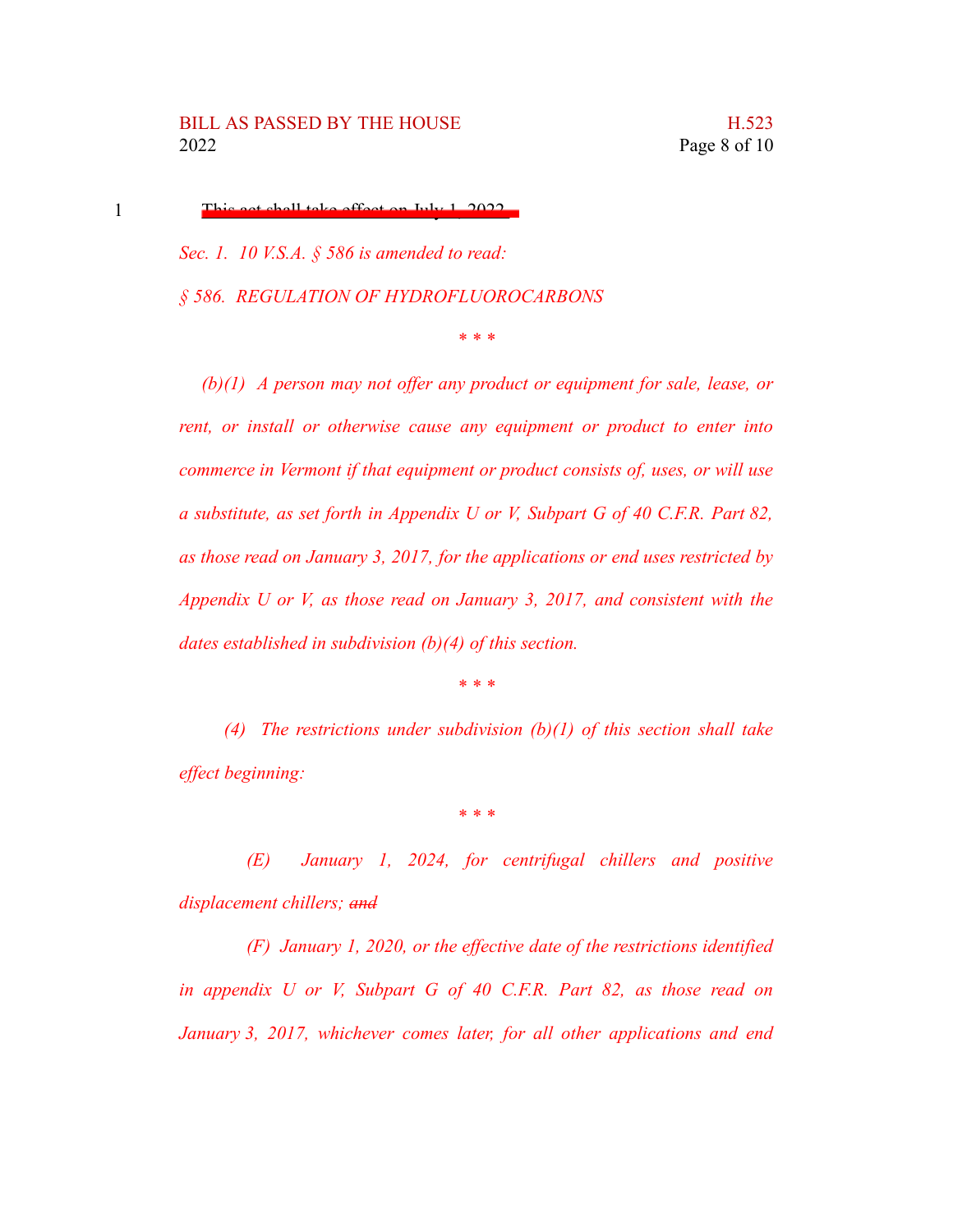*uses for substitutes not covered by the categories listed in subdivisions (A) through (E) of this subsection (b);*

*(G) July 1, 2022, for the construction of or improvement to ice skating rinks; and*

*(H) January 1, 2023, for containers designed for consumer recharge of motor vehicle air conditioners that use substitutes prohibited under this section.*

*\* \* \**

*(e) The Secretary of Administration shall include in Administrative Bulletin 3.5 a requirement that State procurement contracts shall not include products that contain hydrofluorocarbons, as prohibited in this section.*

*Sec. 2. 10 V.S.A. § 573 is amended to read: § 573. MOTOR VEHICLE AIR CONDITIONING*

*(g) No person shall repair motor vehicle air conditioning without the use of equipment for the extraction and reclamation of hydrofluorocarbons from the air conditioners.*

*\* \* \**

*Sec. 2. 10 V.S.A. § 573 is amended to read:*

*§ 573. MOTOR VEHICLE AIR CONDITIONING*

*(a) After January 1, 1991, no No person, for compensation, may perform service on motor vehicle air conditioners, unless that person uses equipment*